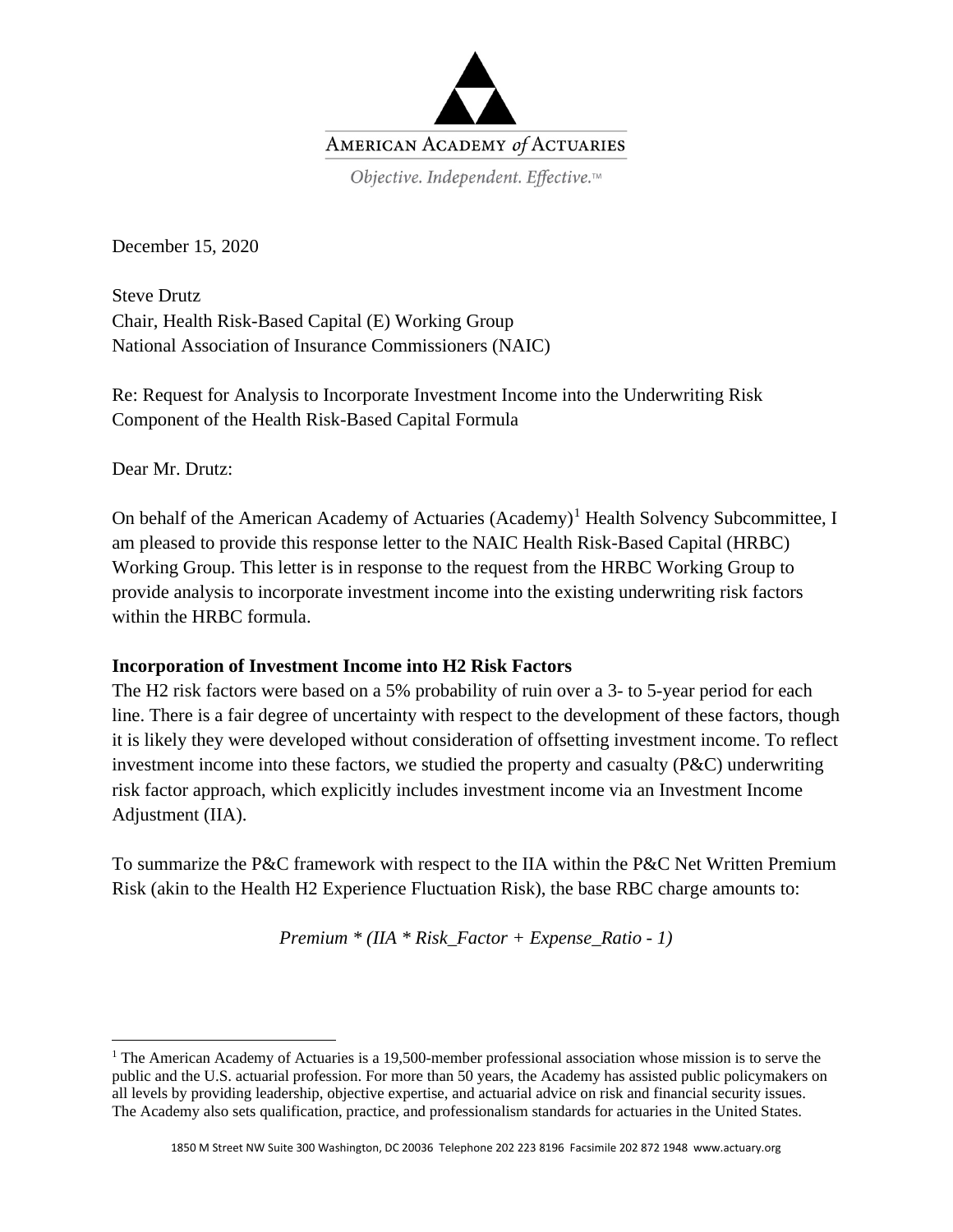The IIA\*Risk Factor expression is the discounted loss ratio at the target safety margin  $(87.5th)$ percentile for P&C). Then, the IIA\*Risk Factor + Expense Ratio -1 is the discounted operating loss at the target safety margin.

This level of clarity around the components of the risk charges does not exist for the Health risk factors, but, using certain assumptions the P&C framework can be translated into the current Health factors. For example, the base Comprehensive Major Medical risk factor is 9%; if a 9% expense ratio (based on high-level industry benchmarking of health plan administrative expenses, excluding claims adjustment expense) is assumed and no IIA (i.e., an IIA of 1.0), then the underlying Risk Factor is 100%. To estimate the IIA for a typical health product, the subcommittee used the following claims payment completion pattern and assumed that premium is collected at policy onset and investment income is earned on any premium collected less claims paid.



The results are sensitive to the assumed claim payment pattern. For example, if all claims are paid at the end of the year, a full year of investment income could be earned; if all claims were paid immediately, then no investment income could be earned. Under this illustration, the average claim is paid approximately 1.5 months after incurral—largely consistent with health product payment patterns. To the extent actual claims take longer to develop, more investment income will be earned and the Investment Income Adjustment will be larger.

The other key assumption is the investment return. Investment yields based on a high-level analysis of health plan statutory financial statements over the past several years might indicate that a 2-3% assumption would be reasonable, though that may be overstating investment income on written premiums, as approximately half of the claims are paid in about one month and the